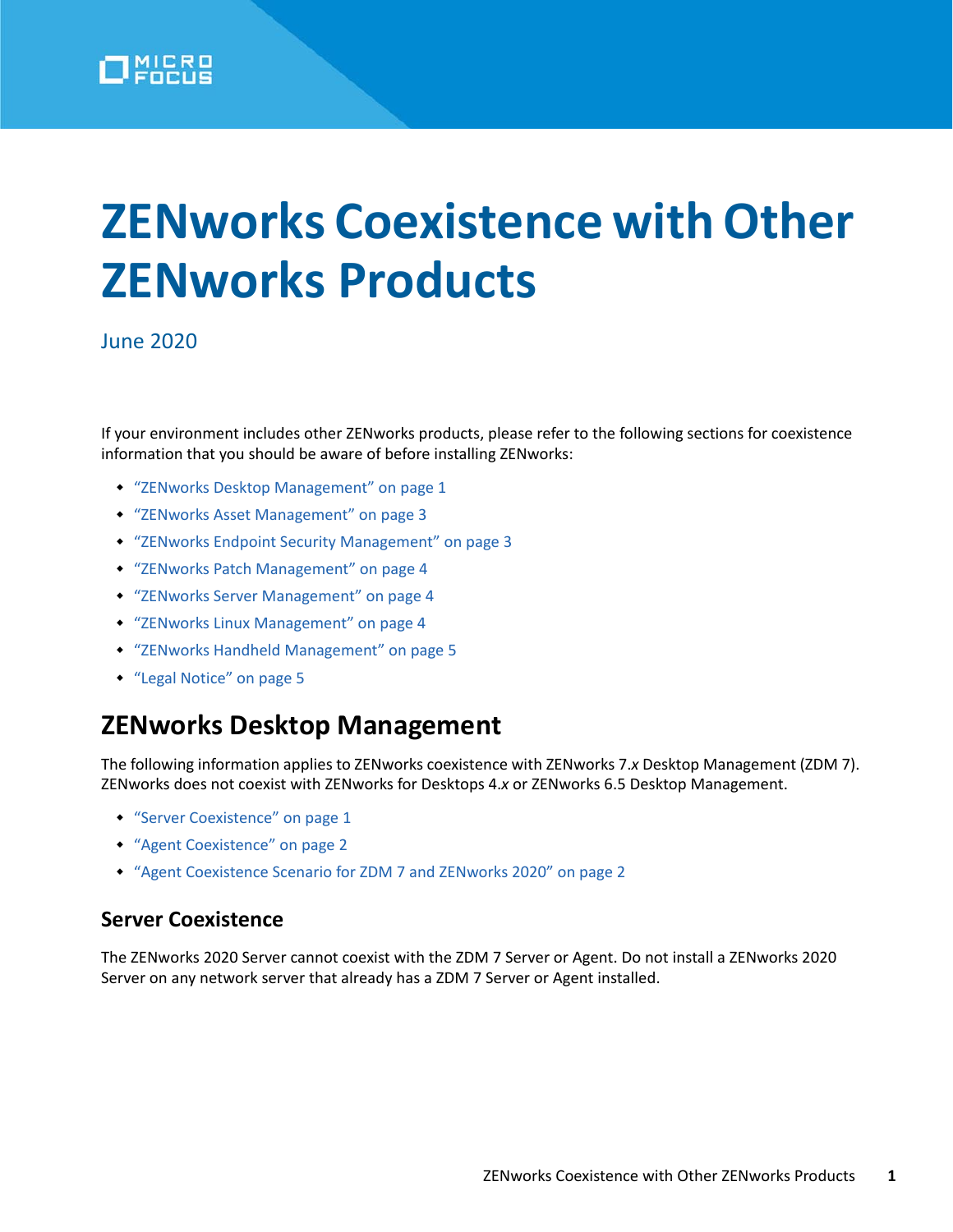## <span id="page-1-0"></span>**Agent Coexistence**

The ZENworks 2020 Agent can coexist with the ZDM 7 Agent on the same device if the following conditions are met:

- Asset Management or Patch Management is the only ZENworks Agent feature installed on the device.
- The ZDM 7 Agent is installed on a device *before* the ZENworks 2020 Agent. Installing the ZDM 7 Agent after the ZENworks 2020 Agent can have undesirable consequences, including being able to start Windows only in Safe mode until the agents are removed.

When you install the agent on a ZDM 7 registered device, the ZDM 7 GUID is used to register the device in the ZENworks 2020 Management Zone. This provides a migration path for the device if you decide to move from ZDM 7 to ZENworks 2020.

### <span id="page-1-1"></span>**Agent Coexistence Scenario for ZDM 7 and ZENworks 2020**

If you plan to run both the ZDM 7 agent and the ZENworks 2020 Agent on the same managed devices, review the following instructions to ensure proper configuration of your environment:

**1** If you have not already done so, install the ZDM 7 agent on any devices that you want managed by ZDM 7. Refer to the [ZENworks Desktop Management 7](http://www.novell.com/documentation/zenworks7/) (http://www.novell.com/documentation/zenworks7/) documentation for instructions.

The ZDM 7 agent must be installed on a device *before* the ZENworks 2020 Agent. Installing the ZDM 7 Agent after the ZENworks 2020 Agent can have undesirable consequences, including being able to start Windows only in Safe mode until the agents are removed.

- **2** Configure ZENworks 2020 to support devices managed by both ZDM 7 and ZENworks 2020:
	- **2a** In ZENworks Control Center, click **Configuration**.
	- **2b** In the Management Zone Settings panel, click **Device Management**, then click **ZENworks Agent**.
	- **2c** In the Agent Features panel, select the **Installed** and **Enabled** option next to the ZENworks 2020 features you want available on ZDM 7 devices: Asset Management, Patch Management, or both.

Asset Management and Patch Management are the only ZENworks 2020 features supported on ZDM 7 managed devices. *Do not* install any of the other features.

- **2d** Deselect the **Installed** option next to the features you don't want installed.
- **2e** Click **OK**.
- **2f** Deploy the ZENworks 2020 Agent on the ZDM 7 managed devices where you want ZENworks 2020 available.

For information on how to deploy the ZENworks Agent, see "[Deploying the ZENworks Agent](https://www.novell.com/documentation/zenworks-2020/pdfdoc/zen_discovery_deployment/zen_discovery_deployment.pdf#bawxaij)" in the *[ZENworks Discovery, Deployment, and Retirement Reference](https://www.novell.com/documentation/zenworks-2020/pdfdoc/zen_discovery_deployment/zen_discovery_deployment.pdf#bookinfo)*.

In ZENworks Control Center, the devices appear in the \Servers folder or the \Workstation folder on the Devices page.

- **3** Configure ZENworks 2020 to support devices managed by ZENworks 2020 only:
	- **3a** In ZENworks Control Center, click **Devices**, then create a folder in the \Servers folder and another one in the \Workstation folder.

For information on how to create a folder, see ["Creating a Folder](https://www.novell.com/documentation/zenworks-2020/pdfdoc/zen_quickstart/zen_quickstart.pdf#ba7ommu)" in the *[ZENworks Quick Start](https://www.novell.com/documentation/zenworks-2020/pdfdoc/zen_quickstart/zen_quickstart.pdf#bookinfo)  [Reference](https://www.novell.com/documentation/zenworks-2020/pdfdoc/zen_quickstart/zen_quickstart.pdf#bookinfo)*.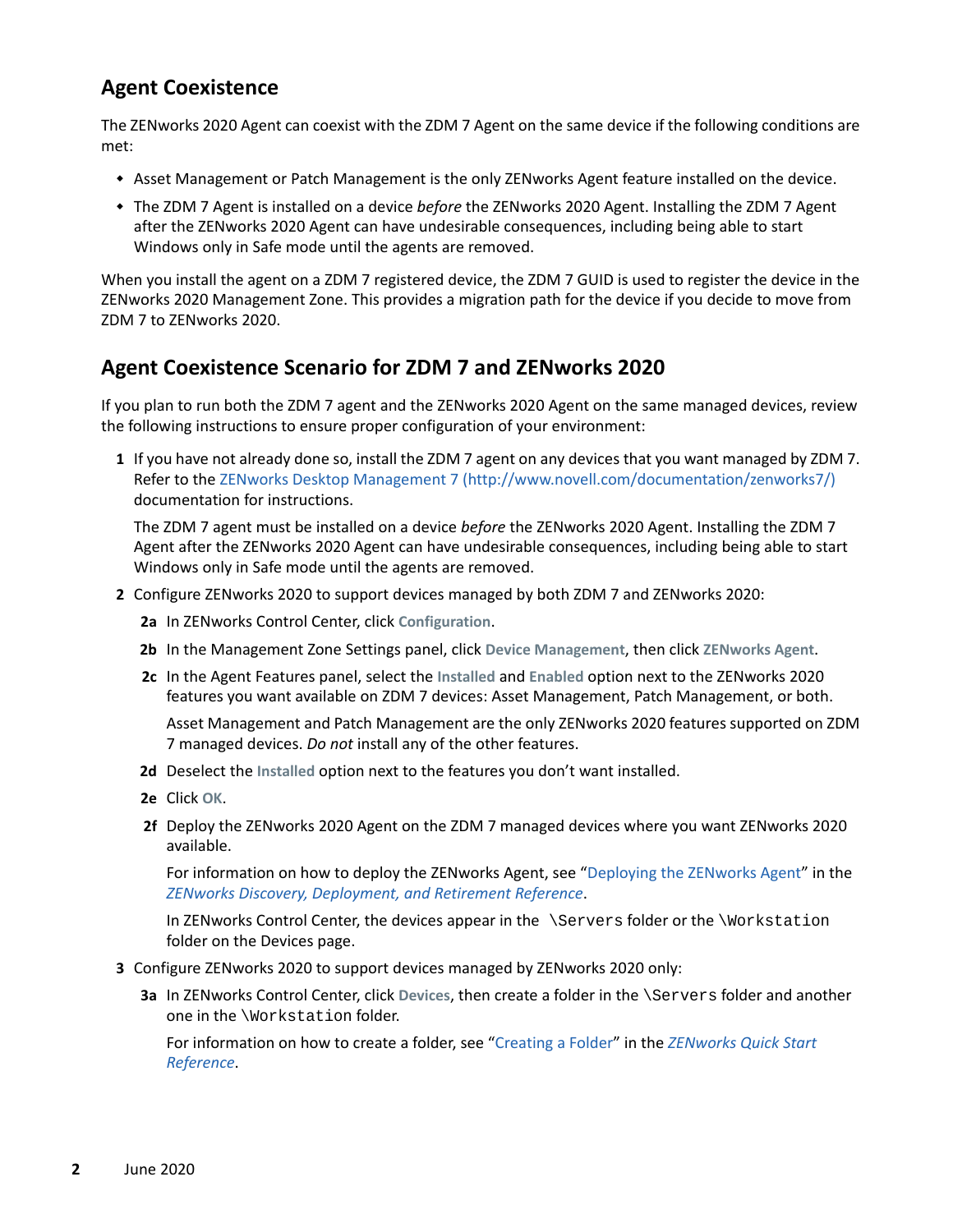- <span id="page-2-2"></span>**3b** For each folder you created, override the ZENworks Agent settings to enable the ZENworks 2020 features you want available on ZENworks 2020 managed devices:
	- **3b1** Click **Details** next to the folder name to display the folder's details.
	- **3b2** Click **Settings** > **Device Management > ZENworks Agent**.
	- **3b3** Click **Override settings**.
	- **3b4** In the Agent Features panel, select the **Installed** and **Enabled** option next to the ZENworks 2020 features you want available on ZENworks 2020 managed devices.
	- **3b5** Click **OK**.
- **3c** Deploy the ZENworks 2020 Agent on the devices you want managed only by ZENworks 2020.

For information on how to deploy the ZENworks Agent, see "[Deploying the ZENworks Agent](https://www.novell.com/documentation/zenworks-2020/pdfdoc/zen_discovery_deployment/zen_discovery_deployment.pdf#bawxaij)" in the *[ZENworks Discovery, Deployment, and Retirement Reference](https://www.novell.com/documentation/zenworks-2020/pdfdoc/zen_discovery_deployment/zen_discovery_deployment.pdf#bookinfo)*.

In ZENworks Control Center, the devices appear in the \Servers folder or the \Workstation folder on the Devices page.

**3d** Move the devices to the folder you just created in the \Servers folder or the \Workstation folder.

After the devices are moved, the ZENworks Agent settings for that folder take effect. The next time an agent refresh occurs on the devices, the ZENworks 2020 features you configured in [Step 3b](#page-2-2) are installed.

Any time you deploy the ZENworks 2020 Agent to a new device and register it in the zone, you must move it to this folder if it is a ZENworks 2020 managed device. If it is a ZDM 7/ZENworks 2020 managed device, keep it in the root \Servers or \Workstations folder (or in a folder that is configured to install only the desired ZENworks 2020 features).

## <span id="page-2-1"></span>**ZENworks Asset Management**

The following information applies to ZENworks 2020 coexistence with ZENworks 7.5 Asset Management (ZAM 7.5):

- **Server Coexistence:** There are no known coexistence issues. For performance reasons, however, we recommend that you do not install a ZENworks 2020 Server on the same network server as a ZAM 7.5 Server.
- **Agent Coexistence:** Beginning with ZAM 7.5 IR19, the ZENworks 2020 Agent (including the Inventory-Only Agent) and ZAM 7.5 client can coexist.

## <span id="page-2-0"></span>**ZENworks Endpoint Security Management**

The following information applies to ZENworks 2020 coexistence with ZENworks Endpoint Security Management 4.1 (ZESM 4.1):

- **Server Coexistence:** There are no known coexistence issues. For performance reasons, however, we recommend that you do not install a ZENworks 2020 Server on the same network server as a ZESM 4.1 Server.
- **Agent Coexistence:** The ZENworks 2020 Agent and ZESM 4.1 Client can not coexist. You must uninstall the ZESM 4.1 Client before installing the ZENworks 2020 Agent.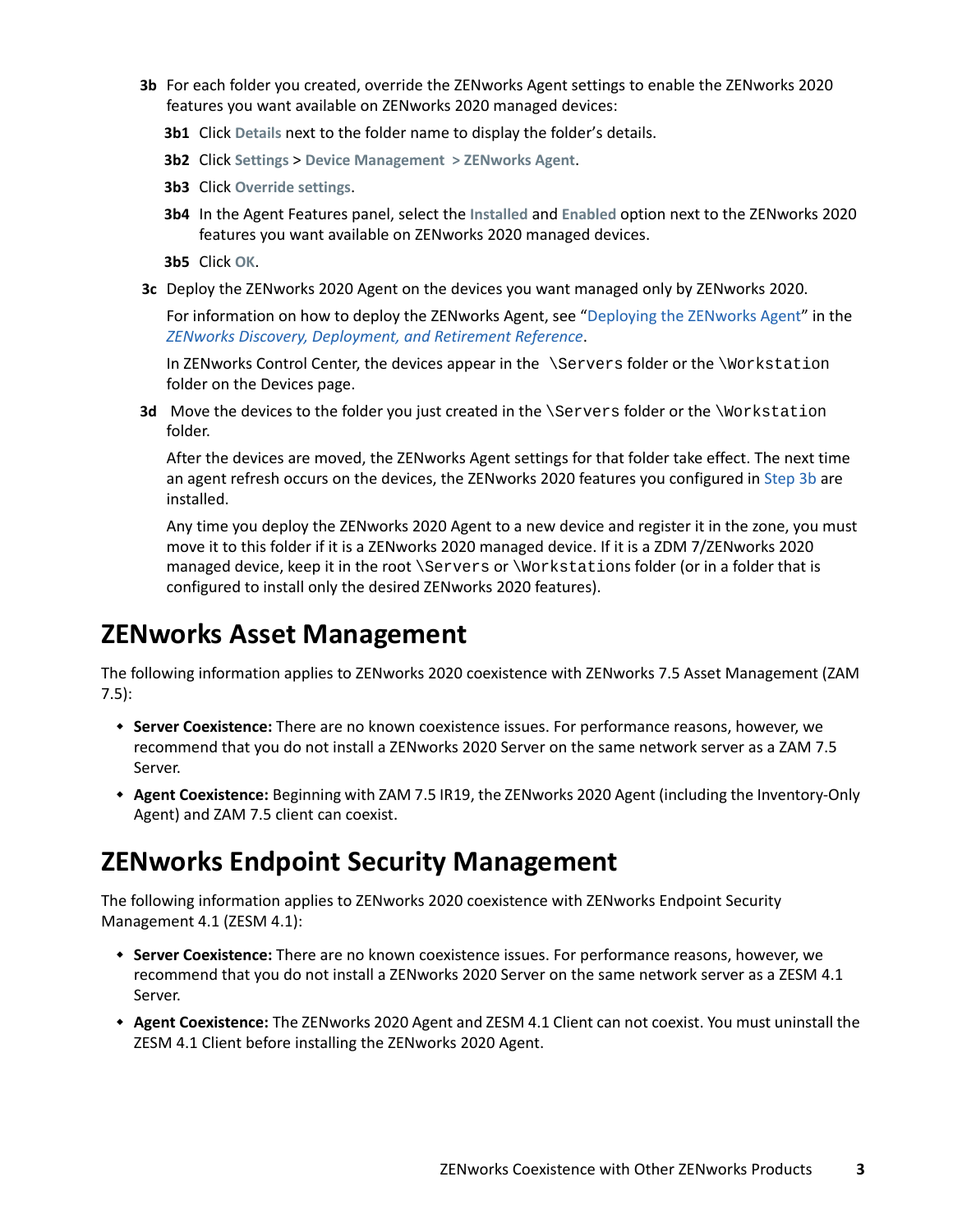# <span id="page-3-0"></span>**ZENworks Patch Management**

The following information applies to ZENworks 2020 coexistence with ZENworks 7.x Patch Management (ZPM 7) and ZENworks Patch Management 6.4 (ZPM 6.4):

- **Server Coexistence:** There are no known coexistence issues. For performance reasons, however, we recommend that you do not install a ZENworks 2020 Server on the same network server as a ZPM 7/ZPM 6.4 Server.
- **Agent Coexistence:** The ZENworks 2020 Agent and ZPM 7/ZPM 6.4 Agents can coexist. If you decide to use ZENworks 2020 Patch Management instead of ZPM 7/ZPM 6.4, you can remove the ZPM 7/ZPM 6.4 Agent, because ZENworks 2020 Patch Management uses the ZENworks 2020 Agent.

# <span id="page-3-1"></span>**ZENworks Server Management**

The following information applies to ZENworks 2020 coexistence with ZENworks 7.*x* Server Management (ZSM 7) and ZENwork for Servers 3.*x* (ZfS 3):

- **Server Coexistence:** There are no known coexistence issues. For performance reasons, however, we recommend that you do not install a ZENworks 2020 Server on the same network server as ZSM 7 Servers or ZfS 3 Servers.
- **Agent Coexistence:** ZSM 7 and ZfS 3 do not include an agent.

# <span id="page-3-2"></span>**ZENworks Linux Management**

The following information applies to ZENworks 2020 coexistence with ZENworks 7.*x* Linux Management (ZLM 7):

- **Server Coexistence:** There are two issues related to server coexistence:
	- **Issue 1:** The ZENworks 2020 Server (Linux version) cannot coexist with the ZLM 7 Server. Do not install the ZENworks 2020 Server on any Linux server that already has a ZLM 7 Server installed.
	- **Issue 2:** The ZENworks 2020 Satellite (Linux version) cannot coexist with the ZLM 7 Server. Do not install the ZENworks 2020 Satellite on any Linux server that already has a ZLM 7 Server installed.
- **Server/Agent Coexistence:** The ZENworks 2020 Server and Satellite (Linux versions) cannot coexist with the ZLM 7 Agent, meaning that the ZENworks 2020 Server and Satellite cannot be a managed device in your ZLM 7 zone. Do not install the ZLM 7 Agent on the same Linux server as a ZENworks 2020 Server or Satellite.

If your device has the ZENworks Linux Management Server installed, you must manually uninstall the ZENworks Linux Management Server before installing the ZENworks Configuration Management Server. However, if your device has the ZENworks Linux Management Agent installed, you need not manually uninstall the ZENworks Linux Management Agent, because it is automatically uninstalled from the device while installing the ZENworks Configuration Management Server.

 **Agent Coexistence:** If your device has the ZENworks Linux Management Agent installed, you need not manually uninstall the ZENworks Linux Management Agent, because it is automatically uninstalled from the device while installing the ZENworks Configuration Management Agent. You cannot uninstall ZENworks 7.3 Linux Management Agent on ZENworks 2020 Inventoried-Only devices, because ZENworks 7.3 Linux Management Agent removes the files that are used by ZENworks 2020 Inventory-Only Agent.